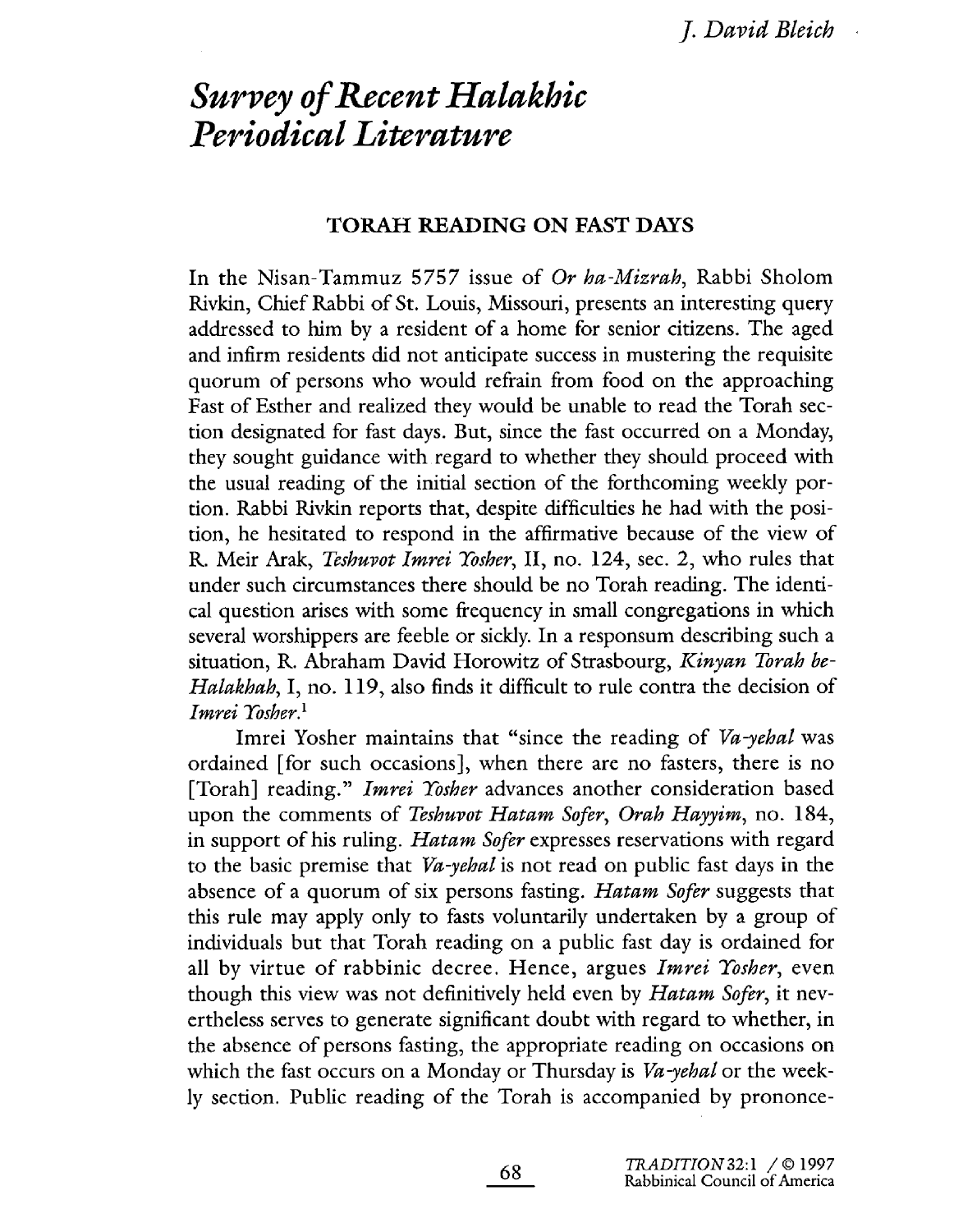ment of blessings. Accordingly, since the section to be read is a matter of doubt, argues Imrei Yòsher, the blessings may not be pronounced for fear that they may be prounounced in vain.

Left unexamined by Imrei Yosher is why both Torah sections should not be read in order to satisfy the doubt, but without the accompanying blessings. In a responsum devoted to an entirely different matter, R. Naphtali Zevi Yehudah Berlin (Netziv), Teshuvot Meshiv Davar, I, no. 16, marshals evidence showing that, as opposed to the Babylonian Talmud, the Palestinian Talmud maintains that rabbinic decree forbids any public reading of the Torah in the absence of the accompanying blessings.2

Nevertheless, lmrei Yosher's view is contradicted by numerous other authorities. The earliest explicit reference to this question seems to be by the eighteenth-century Sephardic authority, R. Ishmael ben Abraham Isaac ha-Kohen, Teshuvot Zera Emet, Orah Hayyim, no. 86, s.v. ve-gam, who asserts that, under such circumstances, the appropriate section of the weekly portion should be read. R. Betzalel Stern, Teshuvot be-Zel ha-Hokhmah, I, no. 2, sec. 5, infers from the comment of a much earlier work, Eliyahu Rabbah 566:4, that this position was espoused by the author of that compendium. Unlike other authorities who require only six or seven fasting persons for the reading of  $Va$ yehal, Eliyahu Rabbah asserts that the requisite quorum is ten such individuals. Nevertheless, he agrees that, for the morning reading on a fast day that occurs on a Monday or Thursday, six fasting individuals suffice "for there is no additional blessing" in supplanting the usual reading with the reading for a fast day. Rabbi Stern deduces that Eliyahu Rabbah must maintain that, absent a quorum of persons fasting, the weekly section must be read because, otherwise, there would indeed be an "additional blessing." A similar ruling is recorded by R. Abraham Argo'iti, *Yerekh Ya'akov*, *Orah Hayyim*, no. 45, in the name of earlier Sephardic scholars.

Imrei Yosher's position is clearly contradicted by the ruling of Sha'arei Efrayim 8:106, followed by Kaf ha-Hayyim, Orah Hayyim 666:8, and R. Chaim Pelaggi, Sefer Hayyim 36:7, with regard to a congregation of fasting individuals who, on a fast day that occurred on a Monday or Thursday, read the weekly section in error. Those authorities rule that, once the incorrect reading is begun, it need not be interrupted in order to read Va-yehal. Thus, they clearly maintain that the rabbinic ordinance concerning Torah reading on Monday and Thursday is not totally abrogated by virtue of the fast. Rather, rabbinic authorities simply allowed substitution of *Va-yehal* for the usual reading. That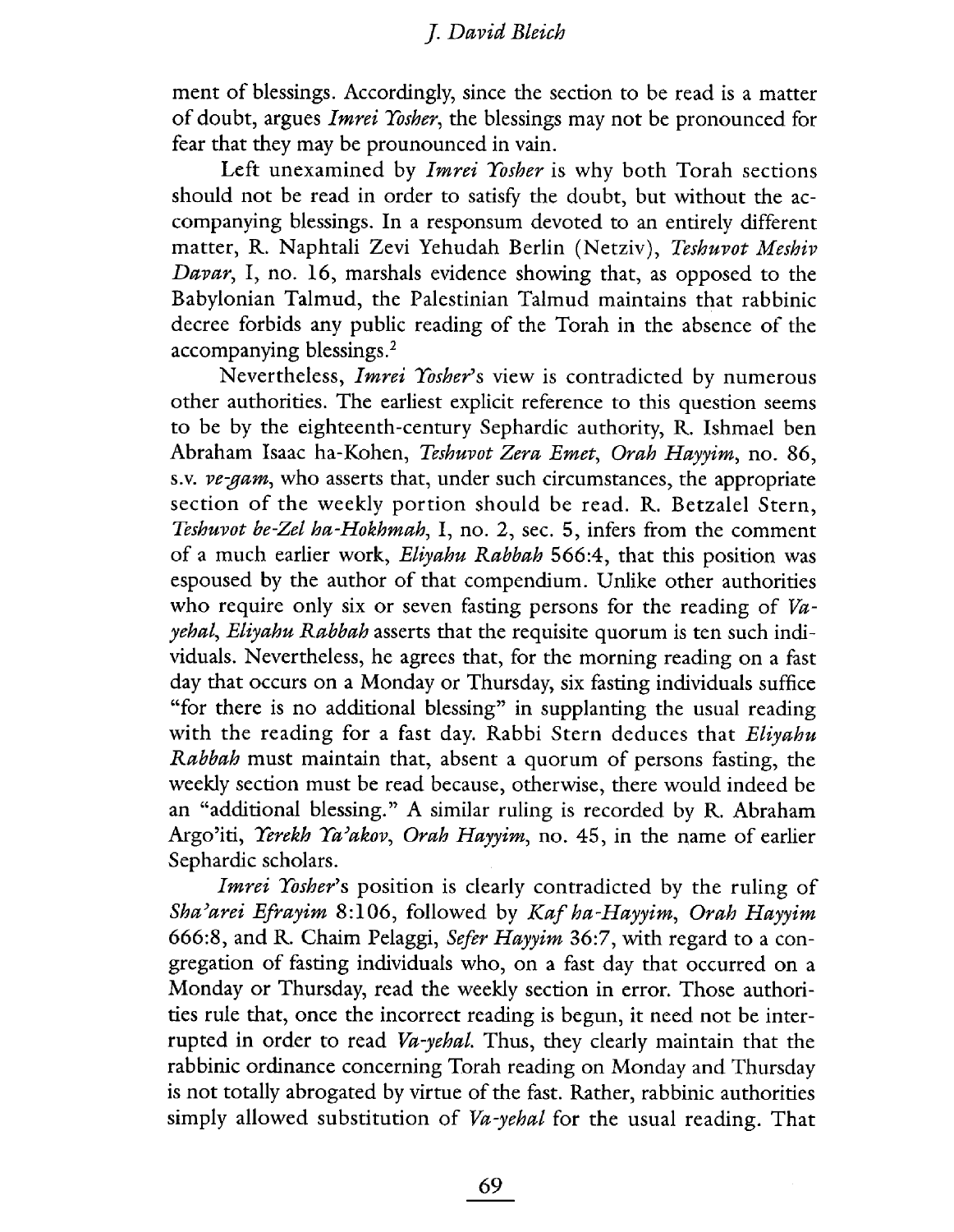analysis of the rabbinic enactment is clearly enunciated by R. Naphtali Zevi Yehudah Berlin, Ha'amak She'elah, Parashat va-Yishlah, sec. 33.<sup>3</sup> Hence those who are exempt from fasting or who do not read Va-yehal for any other reason remain obligated to read the otherwise designated section. Indeed, Sha'arei Efrayim draws attention to the fact that, as cited by Tur Shulhan Arukh, some authorities maintain that the weekly portion must always be read in conjunction with morning services on a Monday or Thursday. Sha'arei Efrayim describes the accepted practice of substituting Va-yehal as simply a custom with the result that the reading of the weekly portion suffices to satisfy the rabbinic requirement.

Rabbi Rivkin cites R. Shabbetai Lipshitz, in his commentary on Sha'arei Efrayim, Sha'arei Rahamim 8:67; Avodat ha-Gershuni,<sup>4</sup> quoted by R. Simchah ha-Levi Bamberger, Zekher Simhah, no. 70; and R. Abraham Chaim Noe, Shenot Hayyim (Jerusalem, 5781), chap. 21, sec. 6, who similarly espouse a position contrary to that of Imrei Yòsher. Imrei Yosher's position is also rejected by R. Chaim Pinchas Luria, Meshiv Halakhah, II, no. 14. Thus, in the absence of a quorum of fasters, the weight of authority requires the reading of the weekly Torah section when the fast day occurs on a Monday or Thursday.<sup>5</sup>

#### **NOTES**

1. Rabbi Horowitz cites Teshuvot Maharam Shik, Drah Hayyim, no. 290, who rules that a person who has eaten food less than the size of a dried date may be counted toward the necessary quorum for the purpose of Torah reading. He accordingly suggests that, if possible, such persons be advised to eat and drink small amounts during the early hours of the fast, with requisite intervals between each small portion of food and drink, so that Va-yehal may be read. That advice contradicts the well known view of R. Chaim Soloveitchik, recorded in Hiddushei ha-Grah ve'ha-Griz al ha-Shas, no. 45, who maintains that the sick are entirely excluded from the rabbinic decree regarding fasting and that a sick person who does fast has fulfilled no *mizvah* whatsoever. It follows from R. Chaim's position that a sick person, even though he may be fasting, cannot be counted toward the requisite quorum for reading  $Va$ yehal. That view is not necesarily contradicted by Maharam Shik who addresses a situation involving, not a sick person, but persons in a locale in which cholera was prevalent. It was the accepted medical wisdom of the day that a person debilitated as the result of fasting was at an increased risk of contracting the disease. (See, for example, R. Shlomo Kluger, Ha-Elef Lekha Shlomoh, Orah Hayyim, no.  $351.$ ) A person who suffers from no malady but eats on a fast day in order to ward off disease, although he may certainly do so, is exempt by reason of force majeure rather than by virtue of total exclusion from the rabbinic decree. A similar distinction between a person actually ill and a person who must take prophylactic action to avert danger was made by R. Chaim in a different context. See R. Moshe Sternbuch, Mo'adim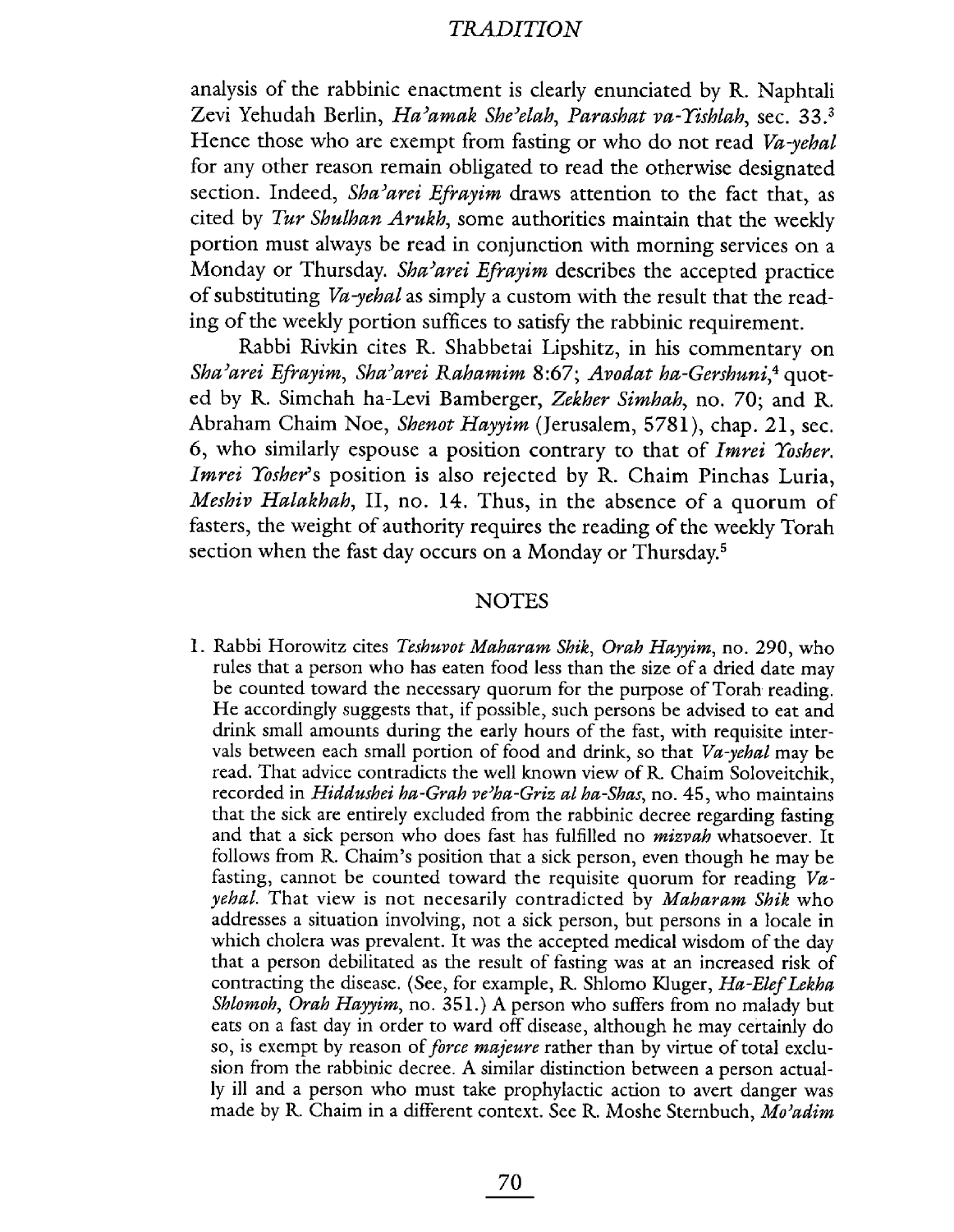$u$ -Zemanim, I, no. 60. It should also be noted that, with regard to calling only a fasting person to the reading of the Torah, *Mishnah Berurah* 567:20 declares that a person who intends to break his fast later in the day is not considered to be fasting. Bi'ur Halakhah 565:3 makes the same observation with regard to a quorum for recitation of the *anenu* prayer.

- 2. Parenthetically, it should be noted that this responsum addresses an issue presented by a benevolent society in Cincinnati whose members wished to engage in such public Torah reading in conjunction with festivites marking the dedication of a new Holy Ark. Meshiv Davar declares that, even absent a formal prohibition, such public reading is "foolishness and hubris (shetut vegasut ruah)." The implication of Netziv's comment for Torah reading by women's prayer groups is self-evident.
- 3. Ha'amek She'elah, in stating that reading the portion of the following week is not an asolute obligation *(le-ikuva)*, seems to advance the view that, unlike the earlier ordinance requiring consecutive readings on each Shabbat, Ezra's ordinance recorded in Bava Kamma 82a, amplifying a stil earlier edict requiring Torah reading on Monday and Thursday so that a three-day period not elapse without Torah, did not mandate the reading of any partcular section. Accordingly, the reading of a section of the weekly portion is simply a customary practice. The reading of  $Va$ -yehal on communal fast days is a later practice based upon Masekhet Soferim 17:7. Hence the "custom" that arose with regard to reading  $Va$ -yehal on all fast days, including those that occur on Monday and Thursday, as the practice is categorized by Sha'arei Efrayim, is readily understandable. Otherwise, it is difficult to comprehend how the earlier ordinance could have been abrogated without nullfication by a Bet Din "greater in wisdom and number" and supplanted by a different practice. Cf., however, Teshuvot Zera Emet, Grah Hayyim, no. 86, s.v. ibra, who explicitly declares that the original ordinance required reading from the portion of the following Shabbat.
- 4. The reference seems to be to Teshuvot Avodat ha-Gershuni, no. 57. If so, the citation by R. Simchah Bamberger in a separate brief responsum that was appended to Zekher Simhah by his grandson is presented out of context. Avodat Gershuni's ruling was formulated with regard to the voluntary fasts of Bahab (Monday and Thursday) subsequent to Sukkot and Pesah. In that context, *Avodat ha-Gershuni* states unexceptionably that, in the absence of a quorum of persons fasting, the usual section of the week should be read rather than *Va-yehal*. The reason that one might think otherwise is presumably the consideration presented *supra*, note 3, i.e., that the basic ordinance allows for the reading of any Torah section. Avodat ha-Gershuni does not necessarily disagree with that thesis; his ruling may simply reflect the fact that there exists no custom to supplant the usual reading of the weekly portion on a fast that is not talmudically ordained unless there is a quorum of ten persons fasting.
- 5. Yet another, but rather strange, opinion was advanced by a Tunisian scholar, R. Moshe Satrug, Yashiv Mosheh (Djerba, 5684), no. 149. Yashiv Mosheh rules that, if there is no quorum of fasters, the selection from the weekly portion should be read. However, if *Va-yehal* is read with a proper quorum in another synagogue in the same city then, on a Monday or Thursday, all synagogues should read *Va-yehal* in order that they not transgress the injunction against establishing separate assemblies (lo titgodedu).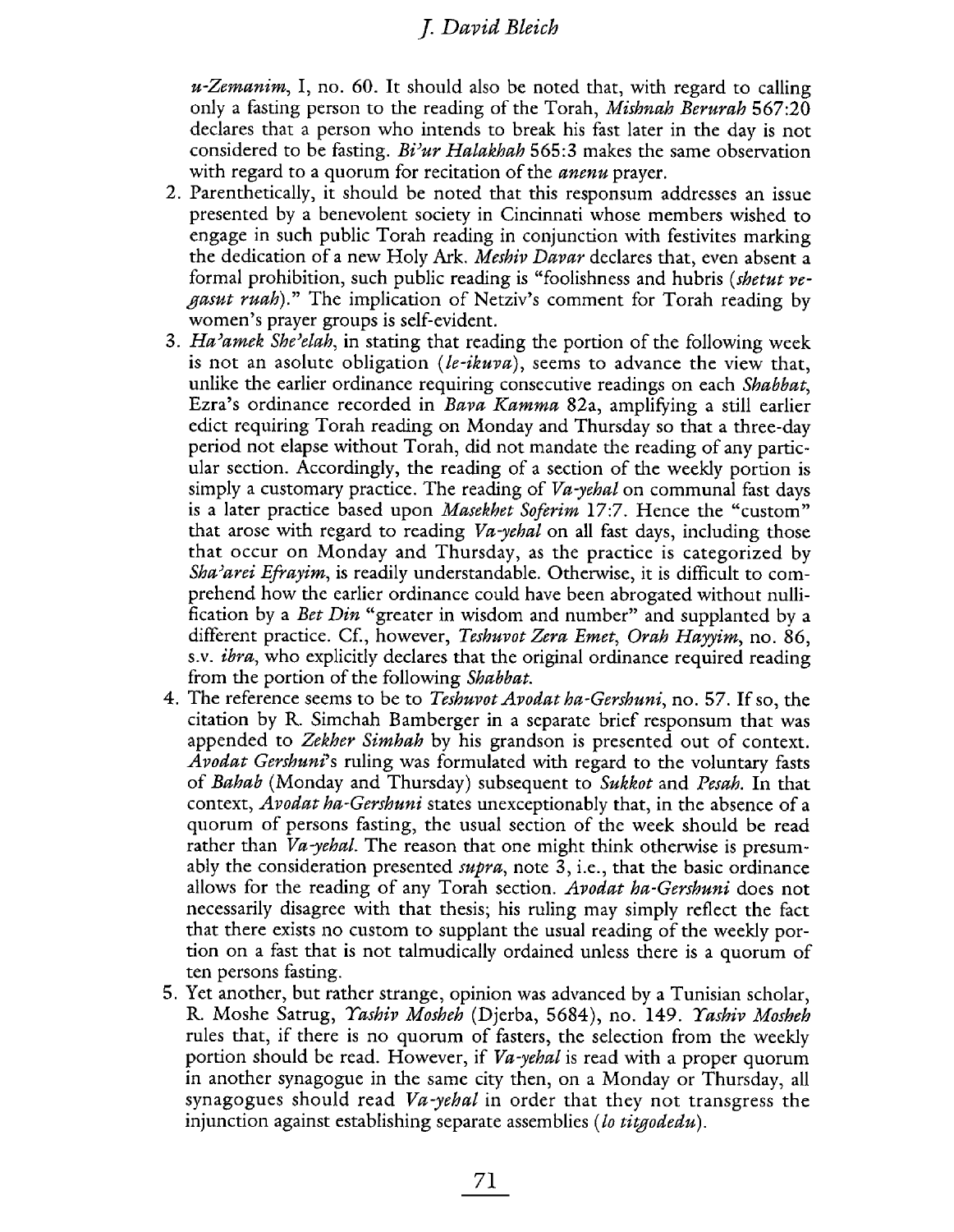#### LIFE INSURANCE AND THE KETUBAH

In our society it is commonplace for husbands to purchase life insurance policies and to name their wives as beneficiaries. The laudable motivation is to provide funds for the support of a wife who becomes bereft of her husband and at the same time loses her source of financial support. The halakhic question that arises is whether a wife who is the beneficiary of a life insurance policy of significant value may also claim payment from her husband's estate of the obligations arising from her ketubah or whether that claim is to be deemed to have been satisfied by the proceeds of the insurance policy.

Although the issue may elude the attention of the parties, it is present in a number of cases, particularly in instances of second marriages, in which financial disputes arise between the widow and the husband's heirs. Surprisingly, there appears to be but a single published discussion of this question. That analysis, authored by a Sephardic scholar, R. Yehudah Chaim ha-Kohen Masalton, is included in his Ve-Zot le-Yehudah (Cairo, 5697), Even ha-Ezer, no. 8.

The details of the case brought before Rabbi Masalton and the Bet Din of Cairo are rather complex. The policy in question was for the sum of five hundred guineas payable to the policyholder twenty years after the date of issue or, in the event of his death in the interim, to the insured's wife immediately upon his death.

In Ashkenazic communities, the amount of the tosefet ketubah, i.e., the sum to which the groom obligates himself in addition to the amount prescribed by statute, is standard.<sup>1</sup> In the case of a virgin bride, standard practice is to place a value of one hundred silver *zekukim* upon the property brought to the marriage by the bride as a dowry. That sum is returnable to the bride upon termination of the marriage either by death of the husband or divorce. The groom customarily assumes an obligation to return that sum together with an additional one hundred silver *zekukim* for a total of two hundred silver *zekukim* in addition<sup>2</sup> to the statutory two hundred  $zuzim$ .<sup>3</sup> In many Sephardic communities, the groom's assumption of an obligation in the form of tosefet ketubah is subject to voluntary adjustment and/or negotiation with the result that the value of the obligation represented by the ketubah may vary from case to case.

Coincidentally or by design, in the case under discussion, the widow's ketubah declared an obligation in the sum of five hundred guineas - precisely the face value of the insurance policy. That sum was promptly paid to the widow by the insurance company. The matter was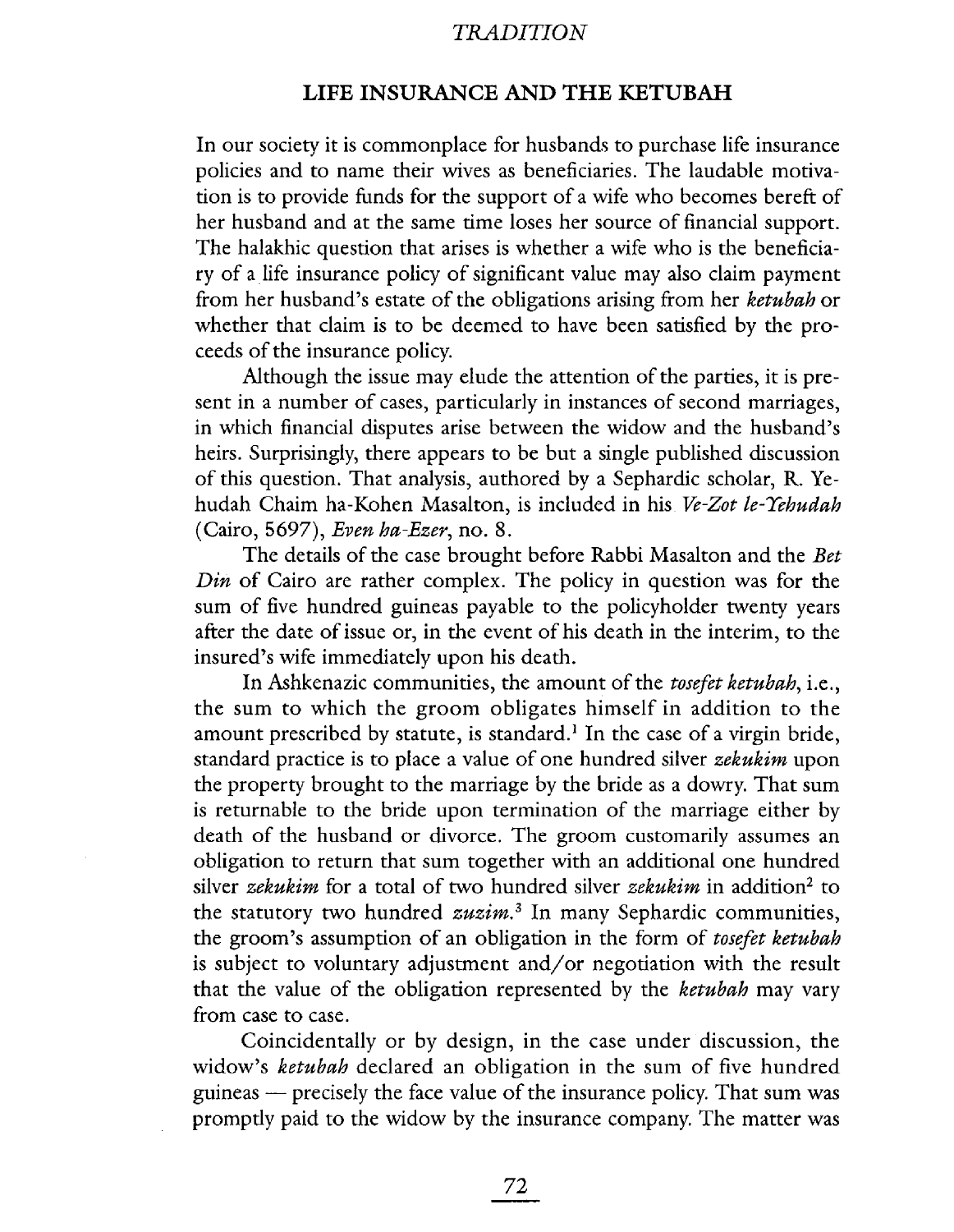further complicated by a local custom that was acknowledged by Rabbi Masalton as an implied condition of the agreement memorialized in the ketubah. Local custom denied recovery of the tosefet ketubah in whole or in part unless an equal amount remained in the estate for distribution to the heirs.<sup>4</sup> In the case under discussion, the total value of the estate was two hundred and fifty guineas.

The heirs contended that the insurance policy did not represent a gift to the wife but was designed to assure payment of the ketubah. But, they further claimed, since the total value of the estate, including the insurance proceeds, totaled seven hundred and fifty guineas, the widow was entitled to no more than fifty percent, i.e., three hundred and seventy-five guineas. Accordingly, not only did they decline to make any additional payment to the widow, but they also demanded that the widow turn over to them the sum of one hundred and twenty-five guineas, representing the difference between fifty percent of the estate (inclusive of the proceeds of the insurance policy) and the amount she had collected from the insurance company.

Rabbi Masalton correctly notes that designation of a beneficiary on an insurance policy could not constitute a valid conveyance of the value of the policy for the obvious reason that the policy does not acquire that value until the death of the insured. Hence, any such conveyance would fail by reason of the fact that the property to be conveyed is not yet in existence at the time of the conveyance (davar she-lo ba le-olam).<sup>5</sup> However, Rabbi Masalton notes that although immediate transfer of title is not possible, a person can validly obligate himself to deliver an object of value that is not yet in existence.<sup>6</sup> Nevertheless, citing Teshuvot R. Akiva Eger, no.  $141<sub>1</sub>$  Rabbi Masalton argues that if a person has obligated himself to deliver property not yet in existence, e.g., the fruit of a tree, but dies before the fruit comes into existence, his heirs are under no obligation to transfer the property to the decedent's designee. Two theories have been advanced in explanation of why heirs are not bound to consummate the conveyance of the title even though the decedent, were he alive, would be obligated to do so: (1) since transfer of title has not been consummated, the obligation is personal in nature and, in effect, dies together with the obligee; or (2) even if a lien attaches upon the property when the property comes into existence, such a lien cannot be generated in cases of inheritance since absolute title vests in the heirs prior to attachment of the transferee's lien upon the fruit and thereby preempts such attachment. Applying that principle, Rabbi Masalton argues that, since the policy acquires the nature of property only upon the death of the insured, the property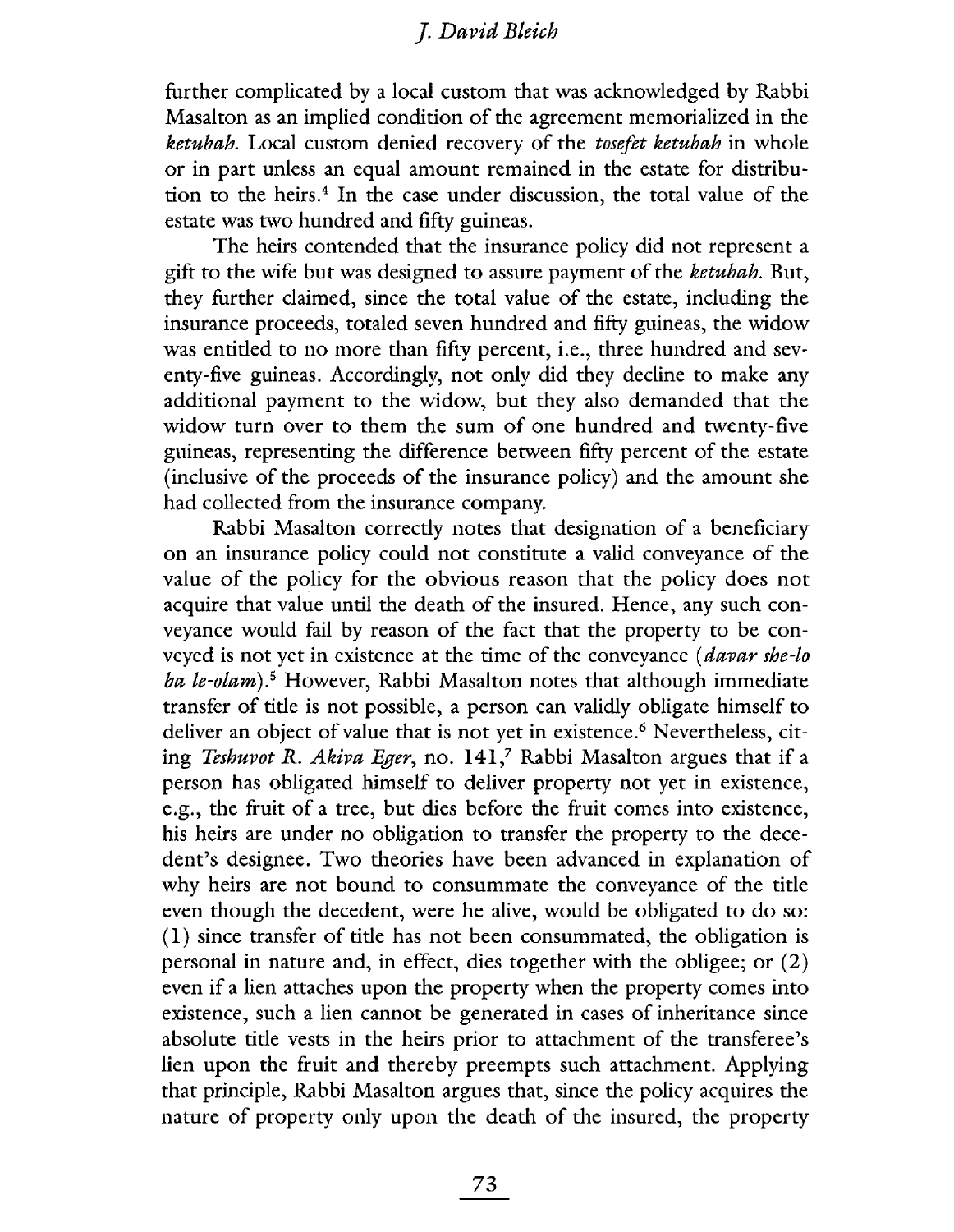does not vest in the policyholders but in the heirs who are not bound by the policyholder's undertaking.

Rabbi Masalton's characterization of an insurance contract as an undertaking by the policyholder obligating himself to deliver the proceeds to the beneficiary is not borne out by the facts. In actuality, the policyholder does not bind himself to the beneficiary in any way. Indeed, a policyholder is usually at liberty to change beneficiaries or even to surrender the policy.

Proper analysis of the halakhic issues depends upon correct understanding of the nature of life insurance policies. An insurance policy constitutes nothing more than a contract between the policyholder and the insurance company with payment due to the policyholder himself in form of the cash value of the policy upon surrender (or, for contemporary policies, payment of the face value upon survival to age 99) or, upon death of the insured, payment of the face value either to his estate or to a designated beneficiary. Thus, the original question remains: In directing the insurance company to make payment to his wife upon his demise, did the husband direct the insurance company to make an  $ex$ gratia payment on his behalf or did the husband direct the insurance company to tender payment in satisfaction of the claim represented by the ketubah?

Rabbi Masalton advances a second line of reasoning that is relevant even upon an accurate analysis of the character of an insurance policy. He argues that, if indeed it was the husband's intent to make a gift of the proceeds to his wife, the gift is governed by the halakhic provisions stemming from the principle "It is a mizvah to fulfill the words of the deceased" as recorded in Shulhan Arukh, Hoshen Mishpat 252:62 and Even ha- Ezer 54:1. In light of the many authorities who maintain that "It is a *mizvah* to fulfill the words of the deceased" even with regard to property that comes into possession of the estate after the testator's death, Rabbi Masalton argues that the heirs are under obligation to fulfill those wishes. However, in the case brought before him, he questions whether that was indeed the husband's intent since, under the terms of the policy, had the husband survived for a period of twenty years, payment would have been made to him rather than to the wife.<sup>8</sup> Accordingly, argues Rabbi Masalton, it is likely that the husband did not intend the policy to be a gift but to provide assurance of payment of the ketubah. Thus, Rabbi Masalton's reasoning would lead to the conclusion that a typical life insurance policy that provides for payment only upon death of the insured is to be construed as a gift to the wife. Nevertheless, in the concluding section of his responsum, Rabbi Masal-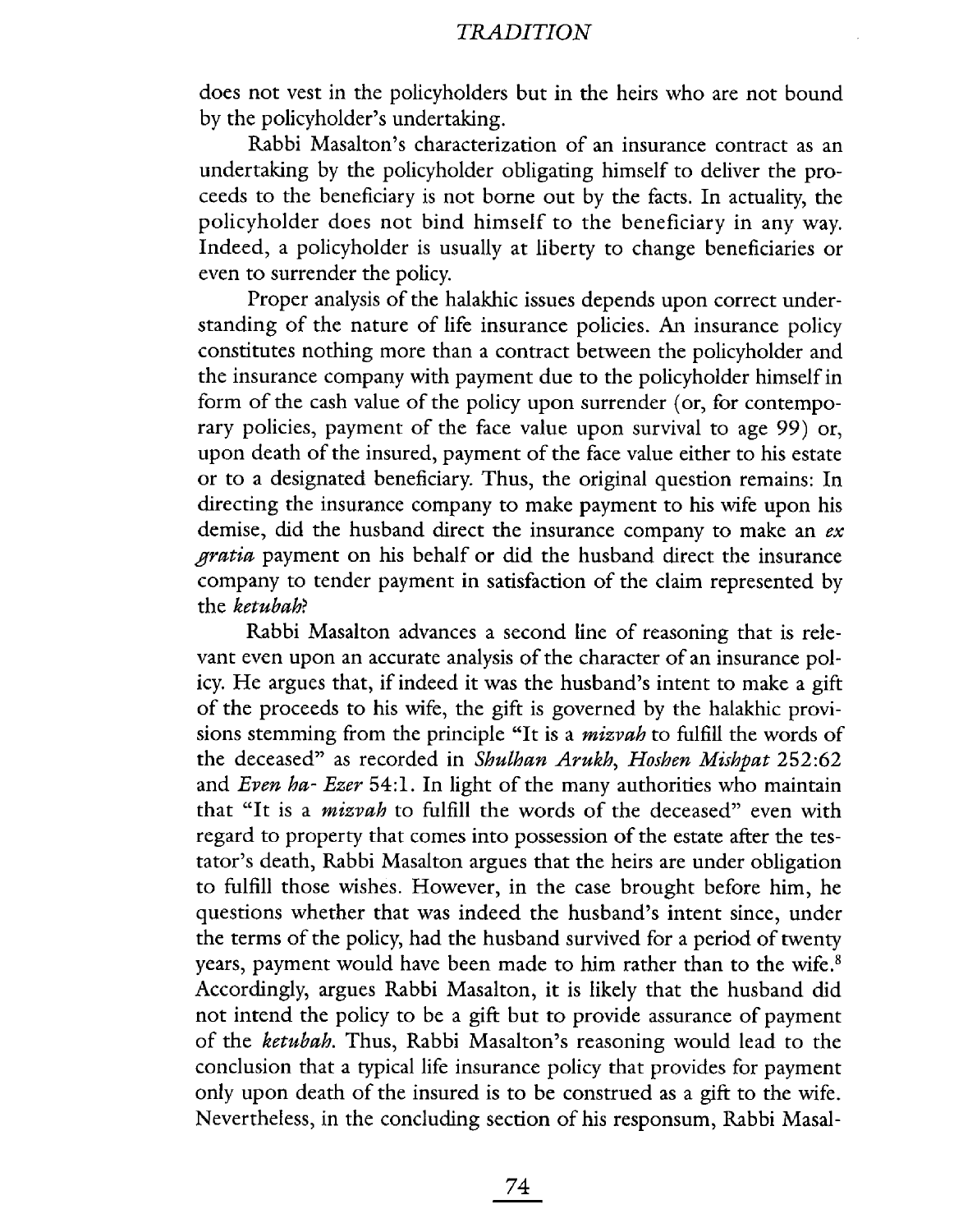ton asserts that in a city in which the claim for payment of the *tosefet* ketubah might entirely deplete an estate and effectively disinherit the heirs, it is unthinkable that a husband would intend his wife to be the beneficiary of his life insurance policy and collect her ketubah as welL. Moreover, asserts Rabbi Masalton, many authorities maintain that the principle "It is a *mizrah* to fulfill the words of the deceased" is applicable only in situations in which funds have been deposited with a bailee with specific instructions for disbursement after death. He further cites authorities who, accordingly maintain that "It is a *mizvah* to fulfill the words of the deceased" does not apply to property not yet in existence when such a directive is issued.<sup>9</sup> Furthermore, Mordekhai, Bava Batra, sec. 592, rules that a deposit accompanied by an express declaration, "If I need the funds, return them to me; but if I die, give them to my son" does not qualify as a valid testament. The rationale underlying Mordekhai's ruling is that "It is a *mizvah* to fulfill the words of the deceased" applies only to situations in which designation of a beneficiary is absolute. Rabbi Masalton argues that, even if the provision is not spelled out in the insurance contract, since it is commonly known that a policy can be surrendered for its cash value, every insurance policy, is, in effect, predicated upon a specific reservation allowing the policyholder to reclaim its cash value and hence the heirs are under no obligation to "fulfill the words of the deceased."

Rabbi Masalton reports that, because of the element of doubt involved, the Bet Din allowed the widow to retain the proceeds of the insurance policy that were already in her possession but disallowed any additional claim for satisfaction of the ketubah.

As is evident from the foregoing discussion, adjudication of this issue involves two separate questions: (1) Whether the intent of the husband in purchasing an insurance policy is to assure payment of the ketubah or whether it is intended as an entirely separate ex gratia provision for his wife. (2) If the latter, whether the heirs have a claim for recovery of the proceeds either from the insurance company or from the widow on the grounds that (a) there was no *inter vivos* gift and (b) they are for some reason not obligated to "fulfill the words of the deceased."

It seems to this writer that the first issue may be resolved on the basis of the general halakhic principle that possession by a creditor of an instrument of indebtedness is *prima facia* evidence of non-payment of the debt. As expressed by the Gemara, Bava Batra 70a, if the debt has indeed been paid, "What is your note doing in my hand" (shetarekha be-yadi ma'i ba'i)? That presumption represents an assessment of hu-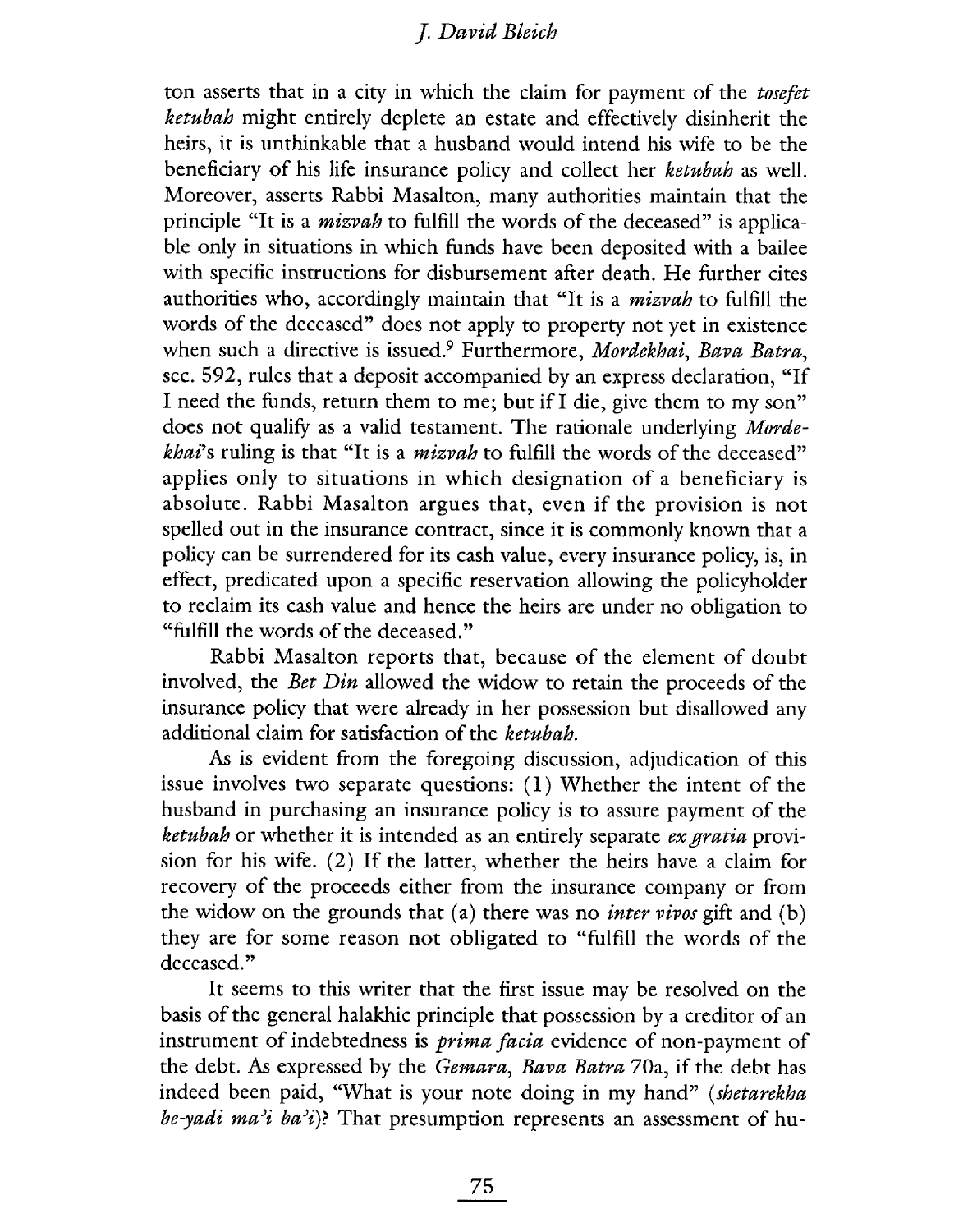man behavior. A debtor who has satisfied a debt simply does not allow a creditor to retain a promissory note that constitutes evidence of ongoing indebtedness. The debtor wil decline to discharge the debt unless and until the promissory note is returned to him. A ketubah is simply a particular type of promissory note. A husband who makes provision for payment of the ketubah during his own lifetime is entitled to recover the ketubah. Indeed, in discussing what is to be done with a ketubah that originally belonged to a woman who is stil married to the man named in that instrument but which has been lost and subsequently found by a stranger, the Gemara, Bava Mezi'a 7b, considers the possibility that the ketubah may have been lost by the husband who may have recovered the ketubah from his wife<sup>10</sup> upon delivery to her of a "bundle" of coins which she can later apply to payment of the ketubah when it becomes due. It would clearly be inappropriate for the wife to retain her ketubah once the debt it represents has been satisfied lest it be used to claim the debt a second time.

Assuredly, as noted by the commentaries on Bava Mezi'a 7b, a creditor may at times require a debtor to deposit a pledge as security for payment even if the creditor holds a promissory note. Accordingly, if the insurance policy is designed only as security in the event of failure of the heirs to pay the value of the ketubah, possession of that instrument by the wife does not constitute evidence of non-payment. Unlike a bundle of coins which are to be returned upon payment of the ketubah, the proceeds of an insurance policy would constitute actual payment of the ketubah rather than security for future payment. Thus it is certainly arguable that the husband would not name his wife as beneficiary and also permit her to retain her ketubah unless he intends the insurance proceeds to be a gift unrelated to payment of the ketubah.

It is of course true that, were the husband to recover the ketubah on the claim that the obligations of the ketubah have been satisfied by purchase of an insurance policy, the couple would be forbidden to engage in marital relations since, in the absence of an instrument demonstrating the husband's indebtedness, there is nothing to prevent him from acting precipitously in divorcing his wife.<sup>11</sup> However, that consideration does not defeat the underlying point, viz., that a person does not allow a creditor to retain evidence of a debt that has been satisfied. Hence, a husband would not satisfy the obligations of which the ketubah serves as evidence so long as his wife retains the ketubah for any reason. However, since the wife must retain possession of the ketubah so that the couple may legitimately continue to engage in marital relations, the husband, if he intended the insurance proceeds to be in lieu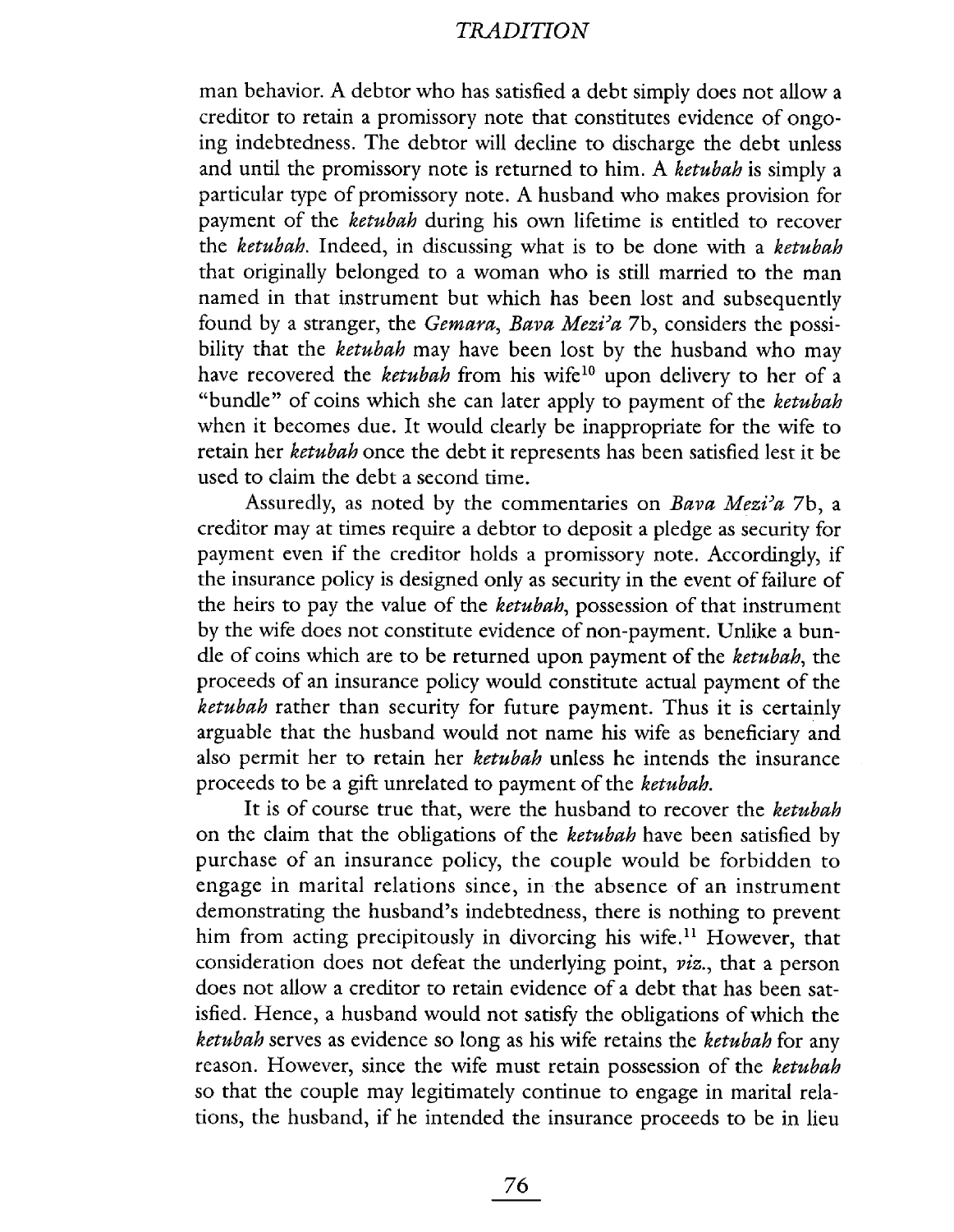of payment of the ketubah, would perforce demand a receipt or acknowledgment of that arrangement upon naming his wife as beneficiary.12 It therefore follows that, if the husband names his wife as beneficiary on an insurance policy and also allows her to retain possession of the ketubah without obtaining such an acknowledgment, he does not intend the insurance proceeds to serve as satisfaction of the claims represented by the ketubah. Contrary to Rabbi Masalton's contention, in our society there is certainly no contradictory presumption that a husband would refrain from any and all acts that would serve completely to deprive his heirs of any share of his estate.<sup>13</sup>

If the insurance policy is regarded as a gift to the wife, it seems to this writer that there is no reason to regard the proceeds available upon death of the insured as a deposit with the insurance company with accompanying instructions for delivery to the beneficiary. Were that the case, discussion of the applicabilty of the obligation to "fulfill the words of the deceased" would be relevant. But, in point of fact, the funds do not represent a deposit that is returned upon death of the insured but constitute payment of indebtedness incurred by the insurance company in consideration of the premiums paid. When a beneficiary is named at the time the policy is issued the indebtedness is assumed by the insurance company in a conditional manner, i.e., the indebtedness is incurred directly in favor of the beneficiary but is due and owing only upon death of the insured unless the policy is surrendered by the insured in which case the indebtedness is limited to the cash value and is in favor of the insured.<sup>14</sup> Since it is the insurance company that stands as a debtor vis-a-vis the beneficiary,<sup>15</sup> the heirs have no standing in the matter. Accordingly, in the view of this writer, the widow's claim for payment of her ketubah should be allowed.

#### NOTES

- 1. See Tur Shulhan Arukh, Even ha-Ezer, end of section 66 and Bah, ad locum.
- 2. See Drishah, Even ha-Ezer 66:4. However, Bah, Even ha-Ezer, sec. 66, s.v. ve-akhshav and ibid., kuntres aharon, maintains that the two hundred zuzim are included in the valuation of the dowry.
- 3. For a discussion of various opinions regarding the weight, and hence the value, of these coins see R. Judah Kelemer's excellent analysis of the text of the ketubah and the principles upon which it is based, Tosefet Ketubah (Jerusalem, 5750), pp. 13-16.
- 4. That custom has its origin in a *takkanah* promulgated in some Spanish communities, particularly Molina, during the medieval period. As reported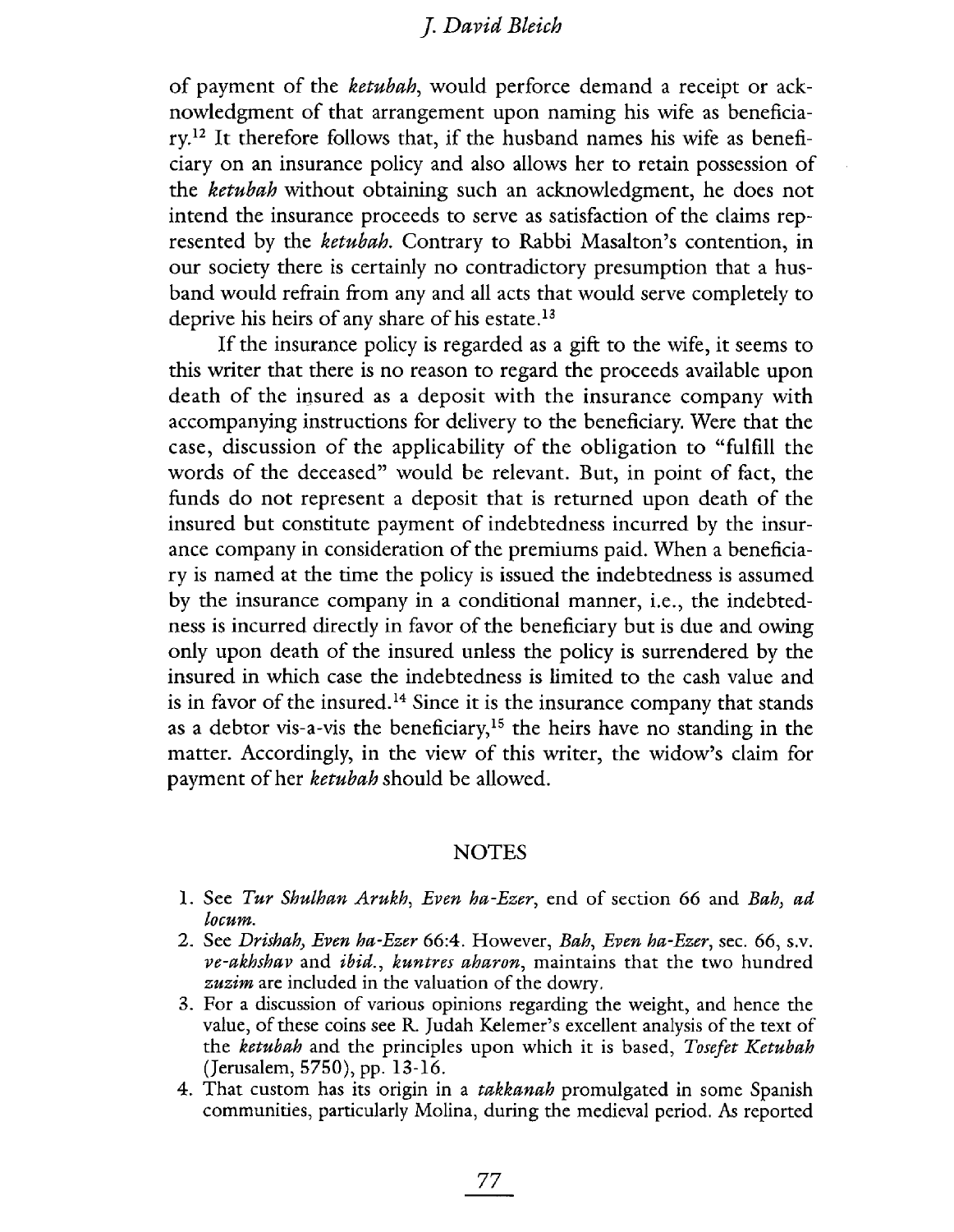by Teshuvot ha-Rosh, kelal 55, no. 8, the widow was entitled to return of her dowry and, in addition, a maximum of fifty percent of the balance of the estate. Cf., Encyclopedia Judaica (Jerusalem, 1971), XV, 478.

5. See Shulhan Arukh, Hoshen Mishpat 209:4. Rabbi Masalton seems to be under the impression that designation of a beneficiary constitutes a conveyance for purposes of civil law. That assumption is inaccurate as evidenced in part by the fact that designation of a beneficiary is revocable. There is nothing in either the language or the nature of an insurance policy to indicate that it constitutes a revocable or conditional conveyance, partcularly since the insured is generally described as the owner of the policy. It would be somewhat more cogent to construe the naming of a beneficiary as a conveyance to the beneficiary in situations in which the beneficiary is also designated as the owner of the policy. However, as wil be shown later, even in that case, designation of a beneficiary does not constitute a conveyance by the insured but assumption of an obligation vis-a-vis the beneficiary on the part of the insurance company.

Assuming, *arguendo*, that the insurance contract contains language of conveyance to the owner rather than language of obligation, whether or not, for purposes of Jewish law, execution of such an instrument constitutes a valid conveyance, with regard to property not yet in existence is a matter of controversy. The kinyan, or mode of transfer represented by designation of a beneficiary, is not one of the forms of kinyan expressly recognized by Halakhah. Rather, it must be regarded as being in the nature of situmta, i.e., the custom and usage of merchants. Some authorities maintain that situmta is effective even with regard to property not yet in existence; others maintain that the limitation against conveying property not yet in one's possession applies to *situmta* as well. See sources cited by Pithei Teshuvah, Hoshen Mishpat 201:2. That controversy appears to center upon the nature of *situmta*: Is *situmta* simply an additional mode of generating absolute determination (*gemirat da'at*) or evidence that such has occurred, or does *situmta* represent a rabbinic ordinance validating transfer of title even in the absence of formal *kinyan*? If the former, there are no grounds to assume that *situmta* is effective in situations in which ordinary modes of conveyance are not; if the latter, a rabbinic edict might give effect to a conveyance in the form of situmta even for the conveyance of property with regard to which biblical conveyance is impossible. Cf., Teshuvot Rivash, no. 308; Teshuvot ha-Rosh, kelal, 12, no. 3; Teshuvot ha-Rashbash) Tikkun Soferim) din asmakhta; Teshuvot Maharshal, no. 34; Yam shel Shlomoh, Bava Kamma 8:60; Teshuvot Rema, no. 134; Ma'aseh Hiyyah, no. 14; Teshuvot Hatam Sofer, Hoshen Mishpat, no. 66 sec. 2; and Hukkat Mishpat, Hilkhot Mekhirah 1:5 and mekorot, ibid., sec. 11, as well as *addenda*, no.1.

However, as will be explained in the text, a life insurance policy is not a conveyance of property, but represents simply an obligation on the part of the insurance company to pay a sum of money at a certain time (i.e., upon the death of the insured) to the individual designated by the owner. Naming the beneficiary as the owner means only that the beneficiary alone has the power to designate an alternate beneficiary.

Rabbi Masalton also advances the argument that no kinyan in neces-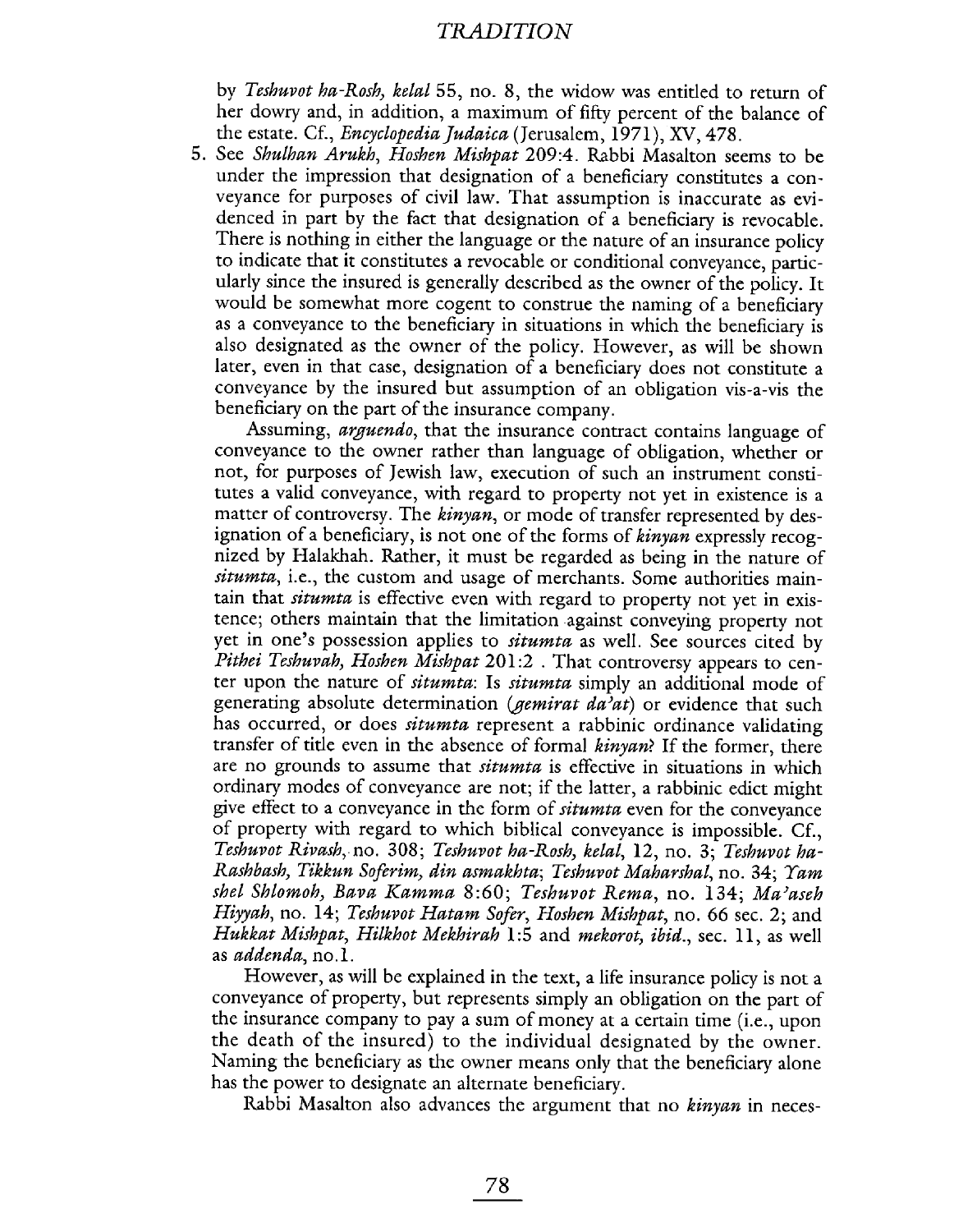sary because, since the proceeds of the policy are expressly made payable only upon death of the policyholder, the gift can be construed as *mortis* causa (mezaveh mahmat mitah). To be sure, since the rabbinic enactment giving effect to such verbal gifts even in the absence of valid kinyan was born of a concern that aggravation caused by inability physically to consummate the transfer might hasten death, most authorities maintain that the rabbinic legislation is limited to gravely il persons, and to persons making such gifts in actual contemplation of death, e.g., a person about to be executed or a person preparing to embark on a sea voyage or desert journey. However, *Mordekhai, Bava Mezi'a*, sec. 254, cites the opinion of Maharam who maintains that all gifts predicated upon death are governed by the rabbinic ordinance governing gifts *mortis causa*. Accordingly, Rabbi Masalton suggests that the widow who is in possession of the funds might rely upon the authorities who accept the ruling of Maharam. However, if, as must be assumed, an insurance policy is not a conveyance of property to the beneficiary but a directive concerning payment of a debt, that controversy is not relevant to the resolution of the issue.

- 6. See Pithei Teshuvah, Hoshen Mishpat 209:3.
- 7. For additional sources see Hukkat Mishpat, Hilkhot Meikhirah 30:4 and  $ibid.$ ,  $bi'urim$ , secs. 13 and 17. Opposing views, including that of Teshuvot Mahara Sason, no. 133, maintain that heirs are bound even in such circumstances. See Hukkat Mishapt, bi'urim, loc.cit.
- 8. Rabbi Masalton categorizes this as a "self-evident assessment" (*umdena de*mukhah) of the husband's intention. He further contends that any ambiguity must be interpreted in favor of the heirs and cites Teshuvot Maharashdam, Hoshen Mishpat, no.337 and Ozen Aharon, p. 38, to that effect.
- 9. See Knesset ha-Gedolah, Hoshen Mishpat 252:32 and Sedei Hemed, Kuntres ha-Kelalim, Ma'arekhet ha-Mem, no. 219, s.v. ve-od.
- 10. Cf., however, Rashba and Ritva, in their commentaries *ad locum*, who understand the concern to be that the husband may have delivered the bundle of coins subsequent to loss of the *ketubah* so that the couple might be permitted to continue to engage in marital relations.
- 11. This is not a concern in a situation in which the husband deposits chattel to satisfy the claim of the ketubah since, under such circumstances, he retains the right of management as well as the right to usufruct. Both rights would be lost to him upon divorce and hence those interests serve to prevent precipitous divorce. See Tosafot, Ketubot 56b, s.v. aval. Moreover, deposit of chattel serves to permit marital relations only on a temporary basis. See Rema, Even ha-Ezer 66:2.
- 12. Since the insurance is payable only upon death of the husband, retention of the ketubah by the wife upon such acknowledgment serves its intended purpose, i.e., to discourage precipitous divorce by virtue of the fact that, in the event of divorce, payment of the *ketubah* would be claimed immediately.
- 13. Such a presumption is indeed reflected in the discussion of the Gemara, Bava Batra 131b, but is posited only in the context of construction of testamentary language.
- 14. According to this analysis, the haIakhic validity of a change of beneficiary is